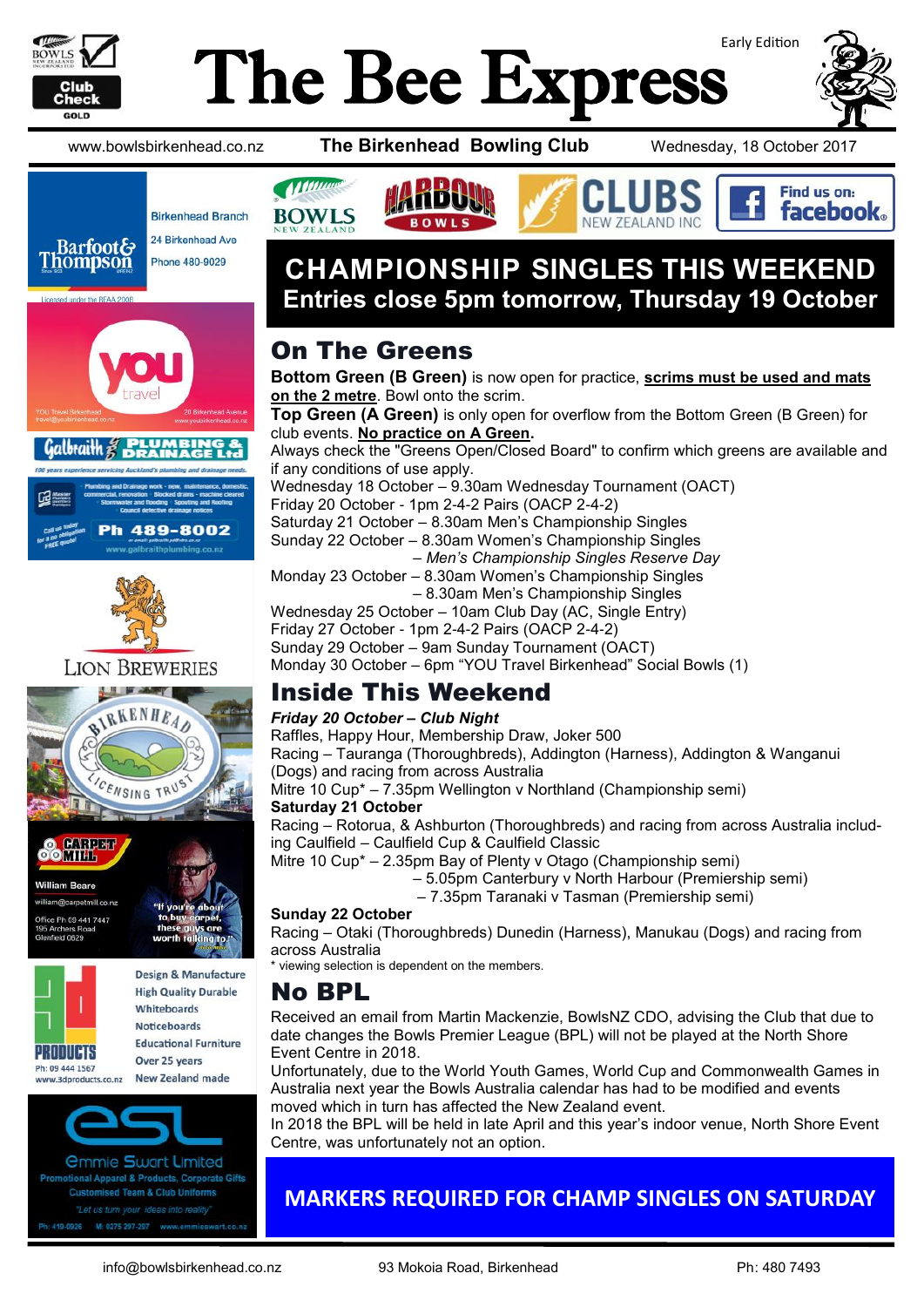

180 Mokoia Road, Birkenhead Open: Mon - Sun 7.00am - 10.00pm

### Ladies Pennants Wrap-up

#### *By Trish Croot*

It has been a harrowing few weeks with sorting players for Ladies Pennants and we have felt the pain of losing players to other commitments early in the season.

Heading to the last 3 rounds in 5th position playing Mairangi Bay, Glenfield and Browns Bay, understandably, the team understood it was a difficult task ahead to make the top two to go through to the finals.

Our first round game against top of the table Mairangi Bay, the girls came away with 3 wins and maximum points. Thanks to Trish Mahon and Robyn Autridge who played off the front for Ruth before heading off to a pre-arranged engagement. Both girls had a great game and we were suitable impressed with Robyn, who lead very steady for the entirety of the 15 ends.

Replacing those players had been a full-time job with many late messages and phone calls! We were lucky to secure Colleen Sexton who came back from Whitianga and Sharon Catchpole. Sharon is due to move from Auckland but substantial delays in the construction of the new house has meant she has re-joined.

This set up a clash against 2nd place and the newly established Glenfield Ladies team. Colleen skipped Jacqui and Adele to a win with 7 point differential. Trish, Connie and Barb came home with a 3 point win. Ruth, Carole and Sharon unfortunately lost their game but minimised the loss and this contributed to a 12 point round with 6 points for the +1 master board result. A great result and unknowingly, this moved us from 5th to 1st heading into the last round of games.

The last round game against previous Pennants winners Browns Bay, was always going to be tough. Ruth, Carole and Sharon were the only triple to win. Sharon had an outstanding game at lead. To have not played any bowls since the end of the summer season, with little notice, she was duly recognised and nominated as Player of the Day by the girls. Congratulations Sharon.

The last round win was enough to keep 2nd position overall and move us into the finals day on December 17th.

For Carol, Ruth and I, we want to thank the girls for consistent bowls and their excellent attitude. It was an absolute pleasure to play with them and it highlights, that a harmonious team will often rise above to produce their best. We are very proud of our achievement and look forward to the club's support in December.

| <b>DIVISION ONE WOMEN</b>     | Round<br>s<br>Played | Game<br>Points | <b>Bonus</b><br>Points | <b>TOTAL</b><br><b>GAME</b><br><b>POINTS</b> | Shots for | Shots<br>against | Net total<br>shots | <b>PLACING</b> |
|-------------------------------|----------------------|----------------|------------------------|----------------------------------------------|-----------|------------------|--------------------|----------------|
| <b>BROWNS BAY NIFTY NINES</b> | 5                    | 27             | 24                     | 51                                           | 274       | 214              | 60                 |                |
| <b>BIRKENHEAD BELLBIRDS</b>   | 5                    | 27             | 18                     | 45                                           | 242       | 234              | 8                  |                |
| <b>GLENFIELD WILDCATS</b>     | 5                    | 27             | 15                     | 42                                           | 254       | 222              | 32                 | 3              |
| <b>OREWA ARROW</b>            | 5                    | 24             | 9                      | 33                                           | 223       | 227              | $-4$               |                |
| MAIRANGI BAYYELLOW            | 5                    | 15             | 18                     | 33                                           | 231       | 255              | $-24$              | 5              |
| MANLY MAGIC                   | 5                    | 15             | 6                      | 21                                           | 202       | 264              | $-62$              | 6              |

## Men's Division One Into Final

After day one of Pennants Men's Division One were laying third with the same game points as Orewa and behind Takapuna by three and Browns Bay by six. Day two as the dust settled after the last round of the play Birkenhead was in second position and is now into the final up against Browns Bay on Sunday 17 December. Commenting on the team's performance Randall Watkins said "we are such a harmonious team this year"

Men's Divisions Two and Three went into the day two in not the flashiest of positions and unfortunately were unable to turn their fortunes around with both finishing their respective divisions in sixth position.

| <b>DIVISION ONE MEN</b>   | Round<br>s<br>Played | Game<br>Points | Bonus<br>Points | <b>TOTAL</b><br><b>GAME</b><br><b>POINTS</b> | Shots for | Shots<br>against | Net total<br>shots | <b>PLACING</b> |
|---------------------------|----------------------|----------------|-----------------|----------------------------------------------|-----------|------------------|--------------------|----------------|
| <b>BROWNS BAY HAWKS</b>   | 5                    | 39             | 30              | 69                                           | 313       | 177              | 136                |                |
| <b>BIRKENHEAD BULLETS</b> | 5                    | 33             | 24              | 57                                           | 289       | 223              | 66                 |                |
| OREWA SEAGULLS            | 5                    | 24             | 12              | 36                                           | 242       | 221              | 21                 |                |
| TAKAPUNA                  | 5                    | 18             | 18              | 36                                           | 208       | 231              | $-23$              | $\overline{4}$ |
| <b>GLENFIELD LIONS</b>    | 5                    | 9              | 6               | 15                                           | 178       | 287              | $-109$             |                |
| NORTHCOTE                 | 5                    | 12             | 0               | 12                                           | 213       | 304              | $-91$              | 6              |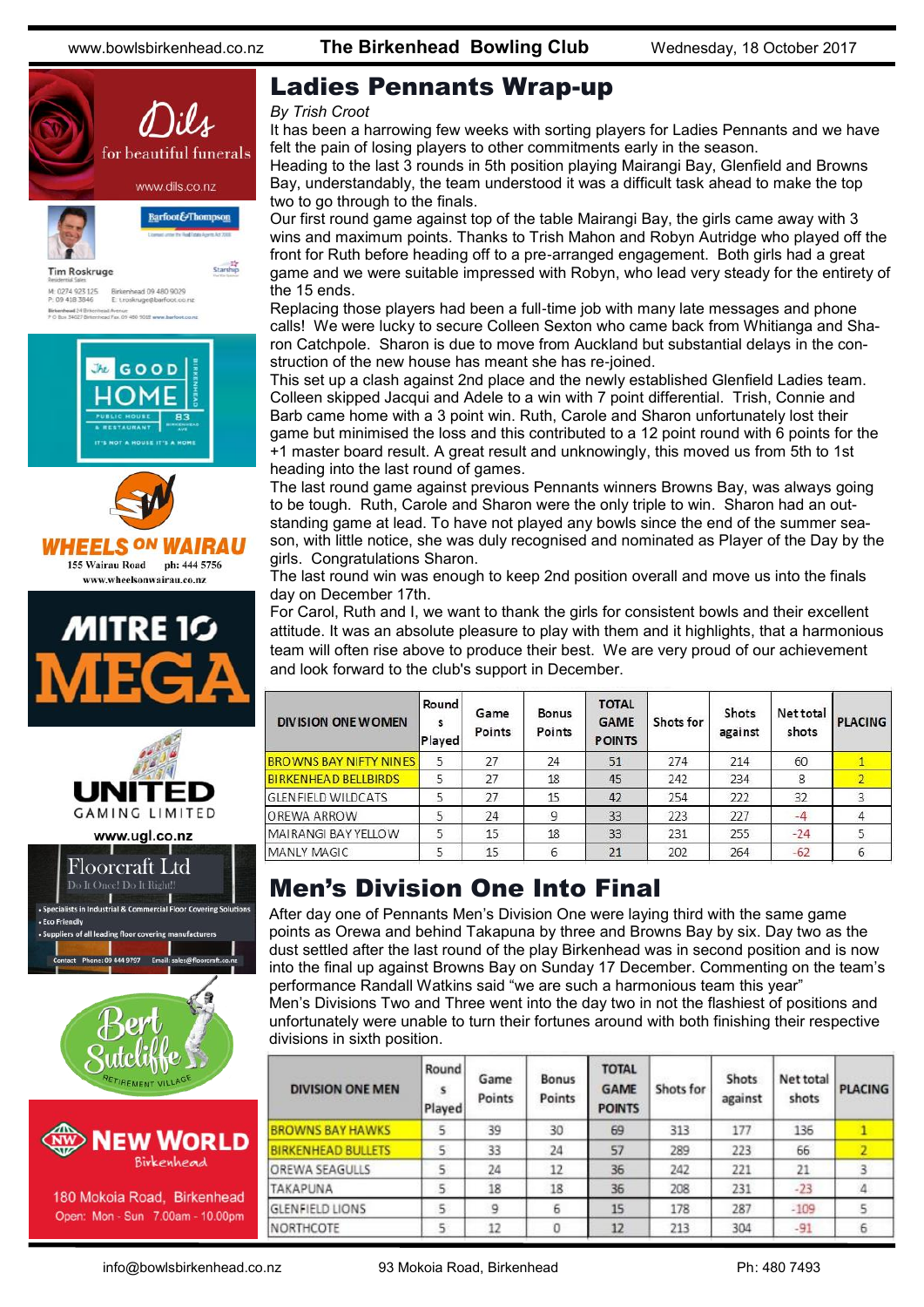



180 Mokoia Road, Birkenhead Open: Mon - Sun 7.00am - 10.00pm







BIRKENHEAD Recreation Drive PH: 418 2424 Proudly Supporting Bowls Birkenhead

www.birkenheadrsa.com







# Friday 27 October CHONT Birkenhead Bowling Club Show starts at 7pm Tickets \$10 available from

### Defending Champions Make Final

Defending handicap pairs champions Gary Wallace and Robbie Henson were under no illusions of the task at hand defending the title they won in the dark last season. First up

Sunday morning they were up against Loz Croot and Tony Gratham. Ahead at the start with handicaps on the board Wallace and Henson laid on the pressure drawing shot after shot. Leaving Grantham no option but to drive in many of the ends played. At the end of the eighteen ends Wallace and Henson had won comfortably and were through to the semi-final where they met Steve Yates and Randall Watkins, fresh from knocking out Barry Reyland and John Croy. The semi went the distance and was only won by one shot to Wallace and Henson. Wallace



Bruce Cochrane & Jacqui Belcher, Handicap Pairs victors for 2017-18

and Henson had made the final and a win was all that lay between them and the title. The other semi-final saw Ruth Lynch and Mick Moodie up against Bruce Cochrane and Jacqui Belcher, both teams receiving a bye in the first round. A game that was all tied up after 18 ends with the extra end going the way of Cochrane and Belcher and spot in the final up against Wallace and Henson.

Wallace and Henson with the handicap advantage on the board started off steady but Cochrane and Belcher plugged away and eventually gained the lead. Playing the last Wallace and Henson were behind on the board and required 2 shots to force the extra end or 3 shots for the outright win, Wallace and Henson picked up a 1 and Cochrane and Belcher claimed the Handicap Pairs title for the season.

## Twelve Days and Counting

#### *By Evan Thomas*

Monday evening social bowls commences on the 30th October. This is a chance for club members to get people involved. You may well have family, friends, or know of business groups who would enjoy participating. We need teams of 3, 1 bowler can play per team if necessary, but most teams are non-bowlers or new bowlers. It is a good way to get people to try the game in a semi-competitive environment.

Some team are sometimes short of a player so again, if club members can come down on a Monday evening around 5.30pm to be available to make up a triple team if required, that would be a help, particularly in the first couple of weeks when we are getting teams established.

Any help would be appreciated in either getting people involved or helping out. Let Evan Thomas [\(0210575491\)](tel:0210%20575%20491) know if you are aware of people who would like to play, or if you can be at the club to help out on Monday 30th October



## **TAB at Birkenhead Bowling Club.**

The Birkenhead Bowling Club is committed to promoting responsible gambling.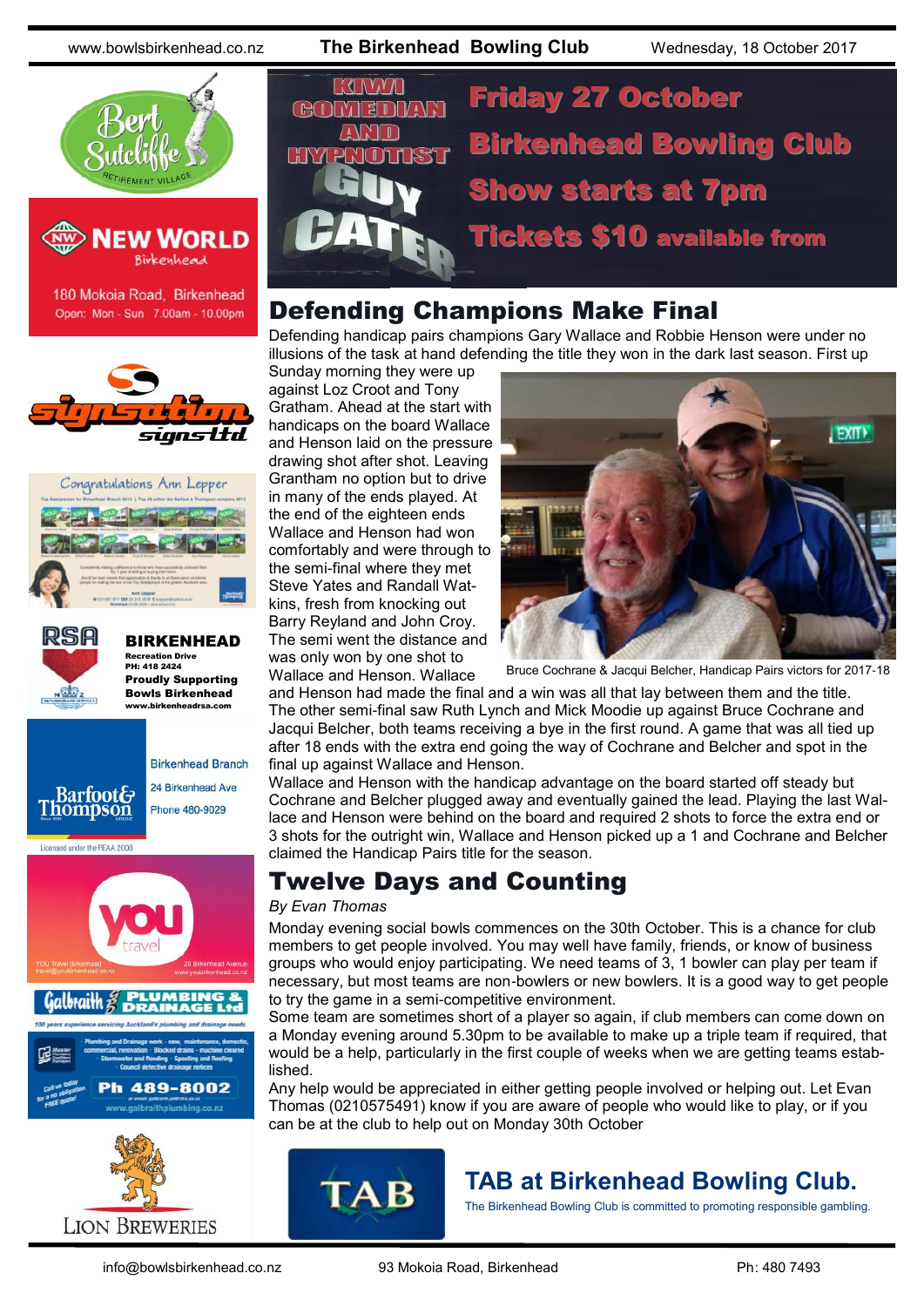

Birkenhead 09 480 9029<br>E: t.roskruge@barfoot.co M: 0274 923 125<br>P: 09 418 3846 Birkenhead 24 Brite<br>P O Box 34027 Birke









www.ugl.co.nz





180 Mokoia Road, Birkenhead Open: Mon - Sun 7.00am - 10.00pm

# Birkenhead 1-8 Year Open AC Triples \$5,000 \* Cash Prize Pool \$1,500 \* First Prize

Entry forms available from the club or www.bowlsbirkenhead.co.nz

# Power House Toppled

Scud Missiles started Thursday's quiz impressively nailing the "Ponderous Puzzle" for maximum 10 points!. But as the evening progressed sadly they slipped off the pace, but in Adam Richardson's words "we have a good time anyway". With three rounds to play "Barfoot Birkenhead", featuring quiz expert Tim Roskridge, were out in front. But over the last rounds the "Patriots" snuck ahead to take out first place and be crowned Quiz Masters for the night. Followed by Val Hohepa's "Have Fun" team in second place. The power house quiz team of "Barfoot Birkenhead" had been toppled and came in 1 point behind "Have Fun" in third place.

Next Quiz Night 7pm Thursday 9 November (every second Thursday in the month)

# Continuous Ham Raffles

Christmas is fast approaching and again the continuous ham raffles are now on sale at the bar. Two dollars per, number per raffle. Each raffle is drawn the Friday after it is sold out. Drawn during the club membership draw time slot.

Winning raffles may be collected after 5pm Thursday 14 December from Birkenhead Bowling Club. Raffles not collected on the 14 December will be named and placed in the chiller for collection, the club and persons running the raffle are not responsible for any raffles left in the chiller. The list of winners will be published each week in the Bee Express.

# List Renamed

#### *By John Croy*

List renamed "Achievements Away From Home" to more accurately reflect our intentions of congratulating members who have done well in other clubs events, we have renamed the space for these results. Members of any successful teams are encouraged to let John Croy know (027 4844991) by the Tuesday 3pm so that he can ensure credit is given where credit is due. It is all about encouraging and congratulating members who are representing the club.

## Pencil These In

Friday 27 October – Guy Cater – Hypnotist

Tuesday 7 November - Melbourne Cup Day

Thursday 9 November – 7pm Quiz Night

Thursday 14 December – 7pm Quiz Night

Sunday 17 December - Kids Christmas Party

Sunday 24 December – Stuie's Birthday Mini Tournament (OAC, Single Entry)

Tuesday 6 February - Birkenhead Rotary Charity Tournament

Saturday 17 & Sunday 18 February - \$5,000 "Bert Sutciffe Retirement Village" 1-8 Year AC Triples

# Club Membership & Joker Draws

Club Membership and Joker 500 draws drawn Wednesdays and Fridays. Club Membership drawn Wednesdays between 5pm - 6pm and Fridays between 5.30 - 6.30pm. Members must be present at the draw to claim the prize. Each Wednesday and Friday the draw is not struck it jackpots.

Joker 500, numbers on sale from 4.30pm - 6pm every Wednesday and Friday. Purchase a number or numbers, a winning number is drawn at just after 6pm. The purchaser of that winning number selects a card from the Joker cabinet and receive the corresponding prize with the top prize being \$500. Every card has a cash prize behind it.

The Joker was found last Friday evening by Logan Smith who left with a cool \$500 in his pocket. Wednesday, today, sees a fresh new deck in the Joker 500 cabinet.

# BNH Centre Event Closing Dates

All Centre event closing dates stated below are with the Club Secretary. Men's & Women's Centre Pairs closes Sunday 29th October 2017 Men's Dick Bree Memorial Triples closes Sunday 12th November 2017 Women's Centre Singles closes Sunday 12th November 2017 Men's Centre Singles & Women's Centre Triples closes Sunday 24 December 2017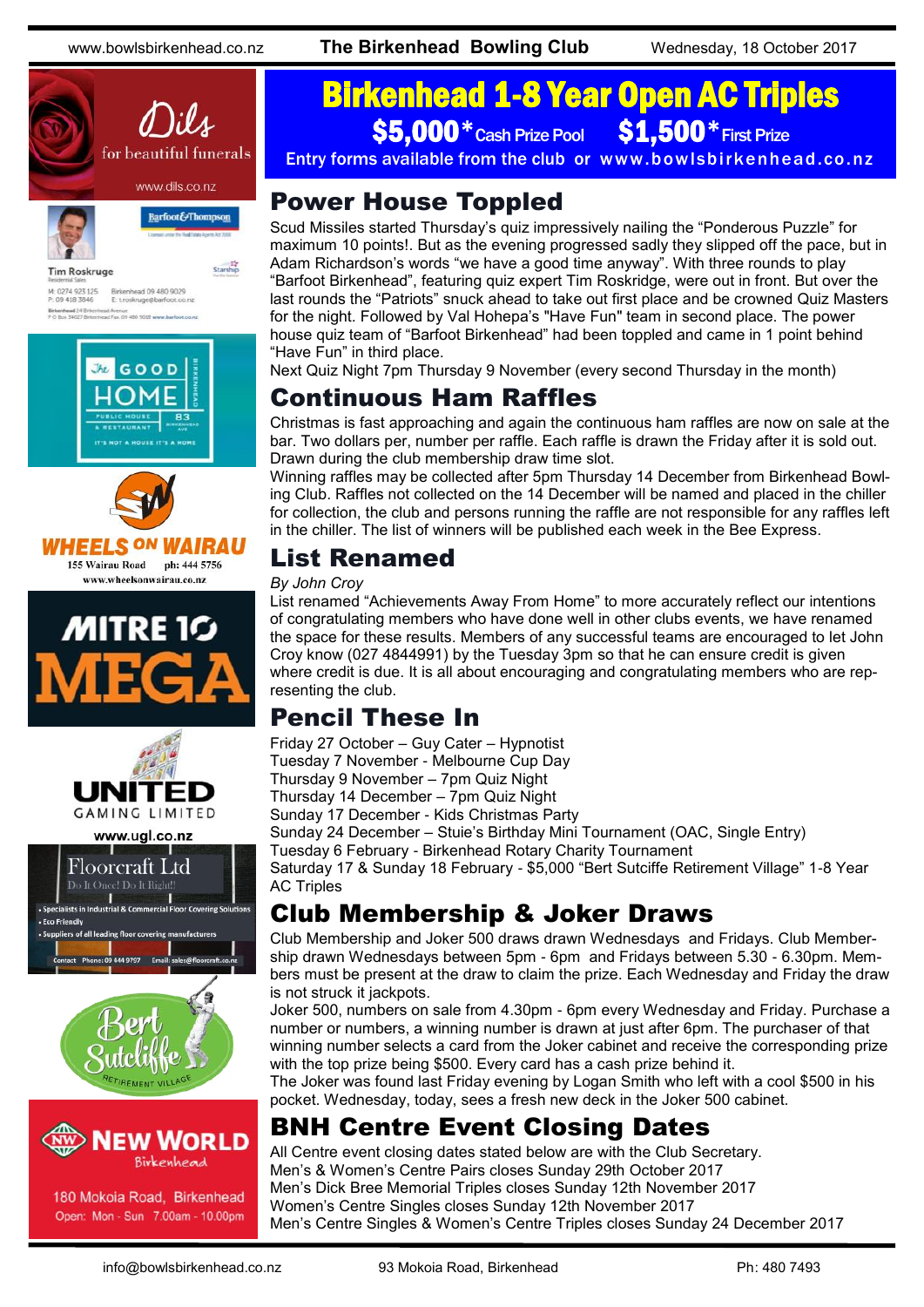



180 Mokoia Road, Birkenhead Open: Mon - Sun 7.00am - 10.00pm







#### BIRKENHEAD Recreation Drive

PH: 418 2424 Proudly Supporting Bowls Birkenhead www.birkenheadrsa.com







**Tuesday 7 November @ Birkenhead Bowling Club Open from 11am Stuie's Punters Bar & Winning Post Lounge options available**

### Melbourne Cup Day - Tuesday 7th November

Join us for the race that stops two Nations. Come and make a day of it in the exclusive Winning Post Lounge with all the trimmings or enjoy the casual atmosphere of the Stuie's Punters Bar with a full bar operating. Whichever way you go, be at Birkenhead Bowling Club Tuesday 7th November for the 157th running of the Melbourne Cup. TAB facilities available, four large screen televisions tuned to the racing action, Full Bar, Open from 11am.

#### *Stuie's Punters Bar*

Join like-minded members and visitors punting/partying the day away in the Club. Set in the main bar/lounge area of the club, you'll be able to circulate between friends and join in the excitement as you back that winning horse.

- Large screen televisions tuned to the racing action.
- The full day's racing fields displayed.
- Convenient access to betting facilities.
- Entry into the "Lucky Punter Draw".
- Convenient access to TAB betting facilities on site.

*Free Entry, No ticket required*

#### *Winning Post Lounge – Limited Availability*

Winning Post Lounge is the place to be for those who thrive in a social atmosphere right in the heart of the racing action. Watch all the action from the heart of the racing in the club! With two large screen televisions tuned to the racing action, with all the benefits and frills that come with this exclusive area. Certainly something a little different.......... All day access to the exclusive Winning Post Lounge.

- Sumptuous buffet lunch, the menu includes Glazed Champagne Ham, Prawns, Half Shell Oysters and a selection of cold dishes and salads. Finished with dessert.
- Beverage package.
- Afternoon tea featuring a selection of platters.
- Convenient access to TAB betting facilities on site.
- TAB voucher draws, "Lucky Punter Draw",
- Melbourne Cup sweepstakes on sale.
- And more…….

Lounge entry is restricted to 18 years and over. *\$65 per head*

Winning Post Lounge ticket(s) from the bar or email [secretary@bowlsbirkenhead.co.nz](mailto:secretary@bowlsbirkenhead.co.nz) Full payment is required at time of booking.

Winning Post Lounge tickets available until Saturday 4<sup>th</sup> November unless sold out prior.

### Christmas, Book Today

Looking for somewhere to hold your Christmas function? Everywhere to expensive? Why not try the club? Set in a central location that Birkenhead is, with great facilities and access to two bowling greens where you can 'have a roll up'. The bowling club will give you a unique not to be forgotten Christmas function. The Club is a great venue for your Christmas Function. The clubrooms offer good kitchen and bar facilities and offer flexible catering options. The club can cater for a large number of guests and are generally cheaper to hire and have better bar prices than other function venues. If you're interested, let us know what you had in mind, our Function Co-ordinator will assist you from start to finish. It is never too early to book your Christmas bowls function, phone the club's Function Coordinator Emmie (0275 297 297) or email [privatefunction@bowlsbirkenhead.co.nz](mailto:privatefunction@bowlsbirkenhead.co.nz)